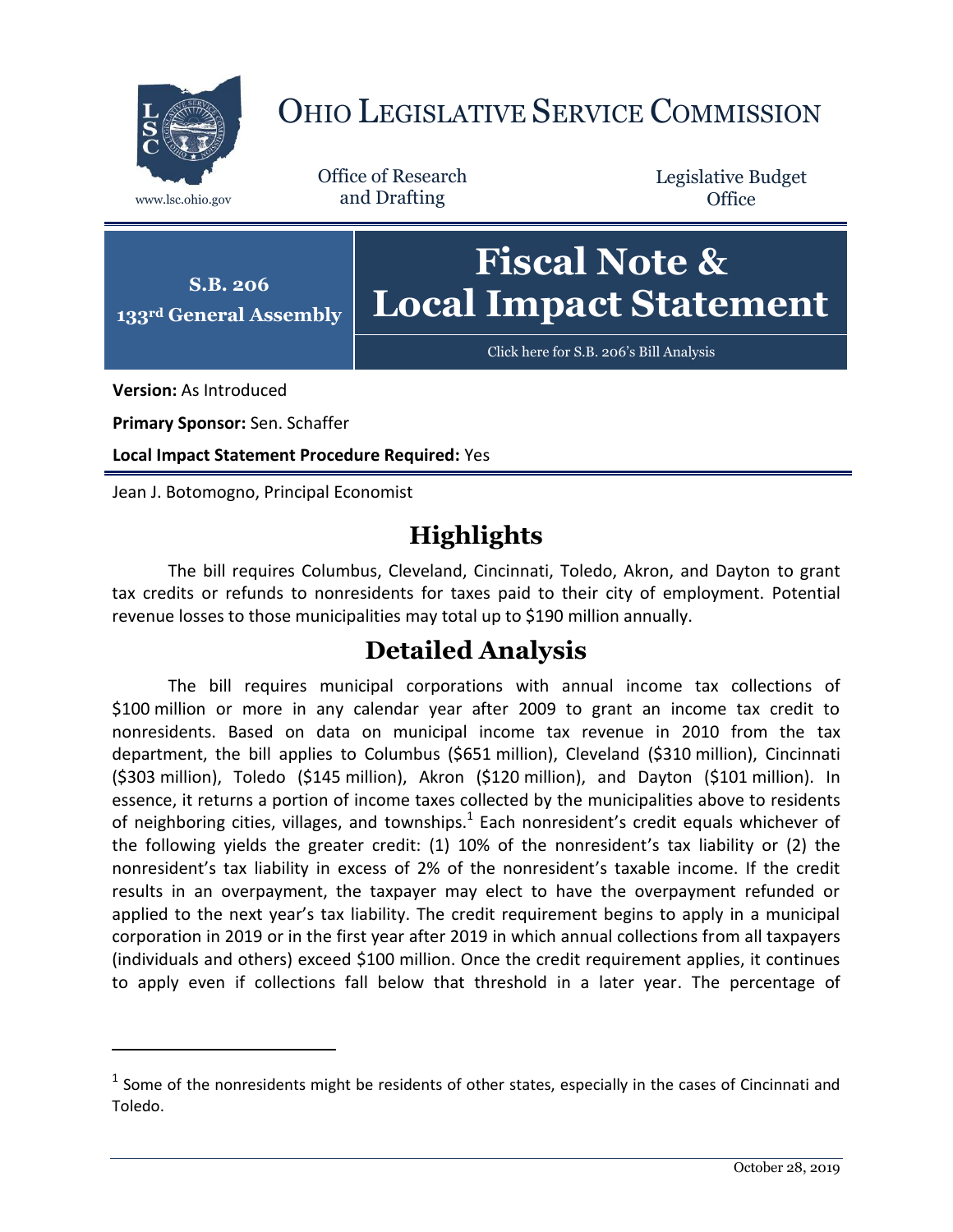nonresidents working in Ohio municipalities varies greatly, and most municipalities do not track or do not have the ability to track nonresident employees.

Since 2010, the economic expansion increased collections so that income tax receipts in 2017 (the latest available) rose to the following amounts: Columbus (\$855 million), Cleveland (\$444 million), Cincinnati (\$374 million), Toledo (\$176 million), Akron (\$140 million), and Dayton (\$122 million). These municipalities collected about 39% of all municipal tax collections that year. Regarding tax rates, Columbus, Cleveland, and Dayton each have a municipal income tax rate of 2.5%. A tax rate of 2.25% applies to municipal taxable income in Toledo and Akron. Cincinnati's rate is 2.10%. Thus, rates in excess of 2% as established by the bill would be, respectively, 0.5%, 0.25%, and 0.10%.

## **Fiscal impact**

Prior LBO research provided that the share of income taxes paid by nonresidents was 53% in Columbus<sup>2</sup> and 48% in Akron. Officials in Cincinnati, Toledo, and Dayton previously stated that those municipalities did not specifically track that information, so this fiscal note assumes their nonresident share to be 50%. Income taxes paid to Cleveland by nonresidents is also unknown, so LBO assumes it to be 70%. Based on the criteria described in the bill, the combined potential revenue loss to the six municipalities would have been up to \$180 million in 2017. If income taxes grew 2.5% each year in 2018 and 2019, the size of the revenue loss would increase to up to \$190 million, if the bill is effective January 1, 2020, and credits or refunds are provided with tax returns filed by April 15, 2020. To the extent the nonresident share of taxes paid would be higher than assumed in this fiscal note, the potential revenue loss from the bill would also be higher. Income taxes are paid by individuals and businesses. However, the bill's credit or refund provision applies only to taxes paid by individuals. The estimate above was adjusted for potential credits or refunds provided to individuals who may pay municipal income taxes through their pass-through enterprises.<sup>3</sup> Note that potential revenue losses may grow in the future due to rate increases or continued economic growth. For example, if the city of Dublin, which received about \$83 million in 2017 (the next largest revenue after Dayton), increased its tax rate from 2.0% to 2.5%, its income tax collections would exceed the \$100 million threshold in the bill.

To implement the bill, the six municipalities are likely to incur additional costs for tax administration to establish a nonresident income tax tracking system, as taxpayers may move in or out of those cities. (Within a single calendar year, a taxpayer may be both resident and nonresident.) Those additional costs are undetermined. Generally, for persons who work in one municipal corporation, live in another, and are taxed by both, it is likely that at least some part of their tax liability to the municipal corporation where they live will be offset, since most municipal corporations grant a credit against their own income tax for at least some part of the income taxes their residents pay to another municipal corporation. Neighboring municipalities

 $\overline{a}$ 

<sup>&</sup>lt;sup>2</sup> Columbus' Economic Advisory Committee Report and Recommendations, March 2009.

<sup>&</sup>lt;sup>3</sup> Primarily S-corporations, partnerships, and sole proprietors. Income taxes paid by C-corporations are not considered for credit or refund.